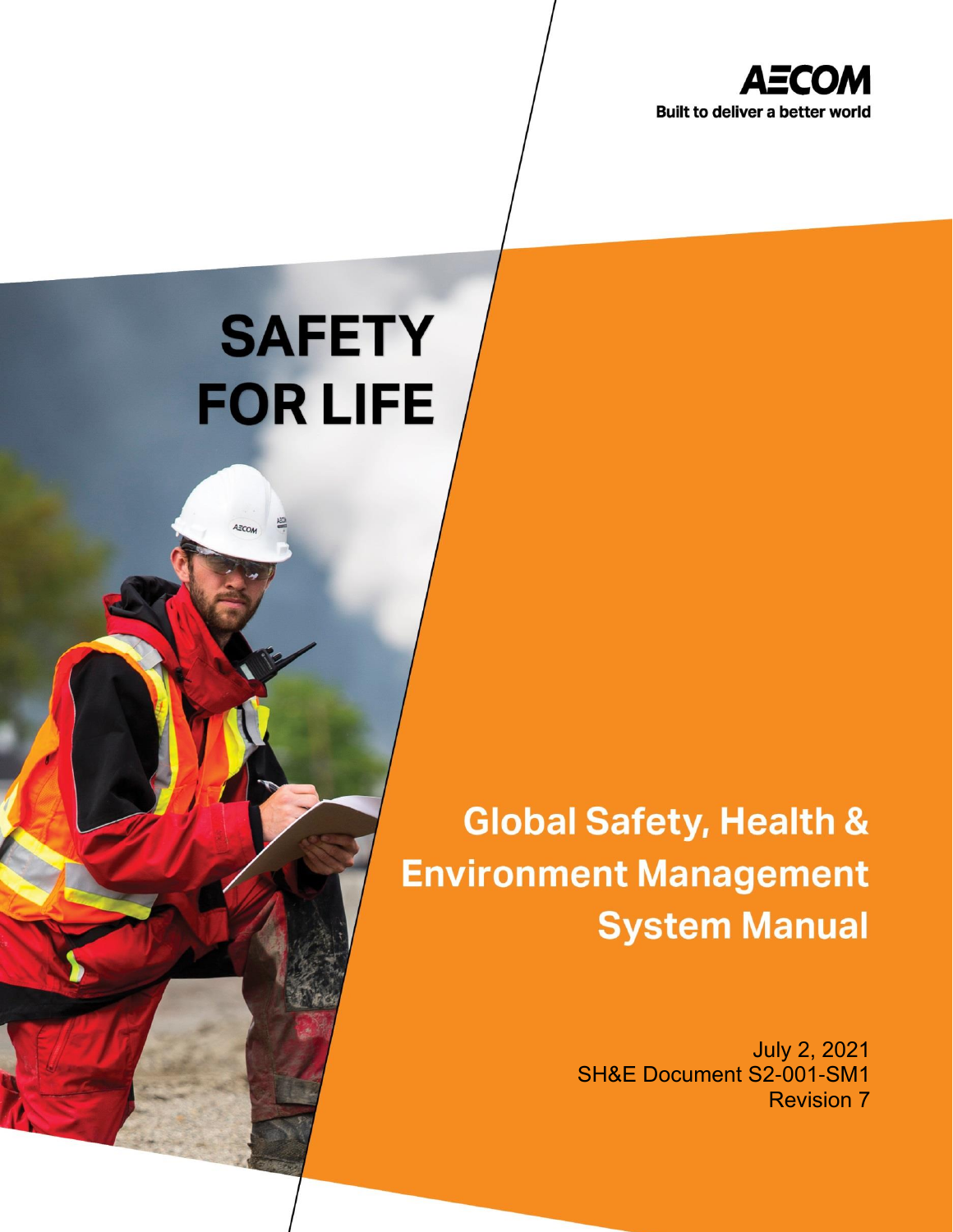

## **Table of Contents**

| 1.    |       |       |  |  |  |  |
|-------|-------|-------|--|--|--|--|
| 2.    |       |       |  |  |  |  |
|       | 2.1   |       |  |  |  |  |
| 2.2   |       |       |  |  |  |  |
|       | 2.3   |       |  |  |  |  |
|       | 2.4   |       |  |  |  |  |
|       |       | 2.4.1 |  |  |  |  |
|       | 2.4.2 |       |  |  |  |  |
|       | 2.4.3 |       |  |  |  |  |
|       | 2.4.4 |       |  |  |  |  |
|       | 2.5   |       |  |  |  |  |
|       | 2.5.1 |       |  |  |  |  |
| 2.5.2 |       |       |  |  |  |  |
|       |       | 2.5.3 |  |  |  |  |
| 3.    |       |       |  |  |  |  |
|       | 3.1   |       |  |  |  |  |
|       | 3.2   |       |  |  |  |  |
|       | 3.3   |       |  |  |  |  |
|       | 3.4   |       |  |  |  |  |
| 3.5   |       |       |  |  |  |  |
| 3.6   |       |       |  |  |  |  |
|       | 3.7   |       |  |  |  |  |
|       | 3.8   |       |  |  |  |  |
|       | 3.9   |       |  |  |  |  |
|       | 3.10  |       |  |  |  |  |
| 4.    |       |       |  |  |  |  |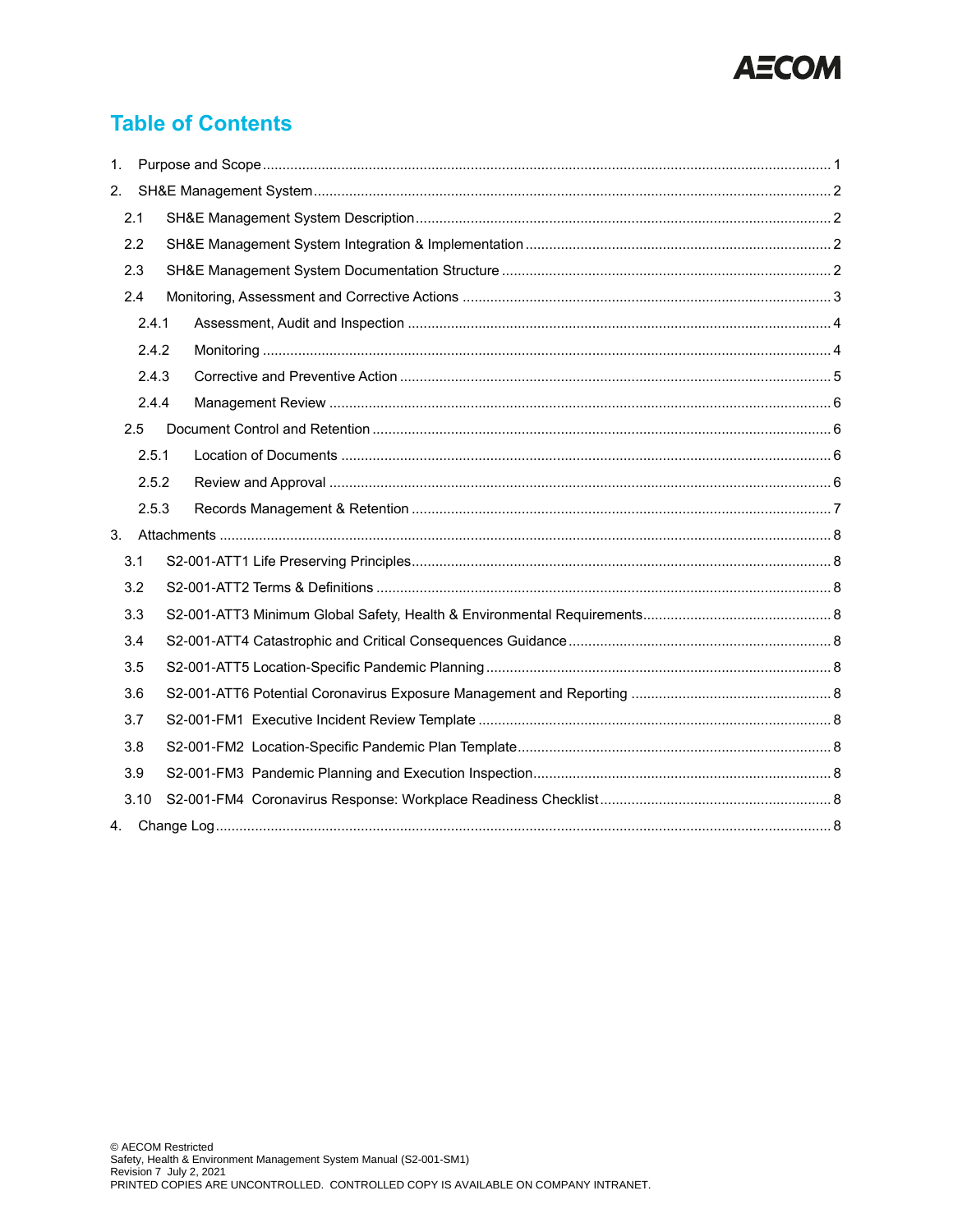## **Safety, Health & Environment Management System Manual** System Annual System Annual S2-001-SM1

#### <span id="page-2-0"></span>**1. Purpose and Scope**

AECOM is committed to exceptional levels of performance in safeguarding our employees, subcontractors, the public and the environment. As an expression of this commitment, AECOM's *Safety for Life* program includes a Global Safety, Health, and Environment (SH&E) Management System that sets out the policies, expectations, and commitments for AECOM. The AECOM Global SH&E Management System, guided by our Life-Preserving Principles, enables employees, subcontractors and clients of AECOM to fully understand, and themselves commit to safety, health and environmental excellence. We foster a Culture of Caring that expects our employees, contractors and business partners to take responsibility for their own safety as well as for colleagues and others associated with our work.

This Manual describes AECOM's Global SH&E Management System and documents the policies, process, and procedures for the systematic and uniform approach to regulatory compliance, managing SH&E risks and opportunities, and to continual improvement. This Manual also specifies how AECOM documents, implements, monitors and maintains our Global SH&E Management System consistent with AECOM's Integrated Management System.

Contained within this Global SH&E Management System Manual are descriptions of our supporting global SH&E requirements. These global requirements define minimum SH&E requirements in a wide range of areas reflecting the nature of our activities. The AECOM SH&E Management System is made accessible to AECOM employees through our company intranet, and is available upon request by external parties, such as clients or employee representatives.

The scope of the SH&E Management System covers AECOM operations worldwide. The scope of the SH&E Management System is defined as the combined areas of direct control and influence in AECOM and includes:

- All SH&E issues under AECOM direct control (e.g., direct hires [including those in staff augmentation contracts], subcontractors under direct AECOM supervision, populated joint ventures where AECOM is the managing partner, etc.).
- External SH&E issues where AECOM exerts indirect management control including activities, products and services of suppliers, contractors, subcontractors and clients.
- Monitoring of AECOM's SH&E performance to confirm that AECOM's activities are compliant with the processes and requirements outlined in this Manual and that the health and safety of AECOM employees, other stakeholders, and the natural environment are being duly respected.

The scope of the SH&E Management System covers all activities including shared / sole occupation of client premises managed by AECOM, except when:

- Seconding staff to other organizations.
- Working as part of a Joint Venture / Project Consortia where a third party has developed a project-specific SH&E Management System, and AECOM has agreed to the third party system (AECOM is not the managing partner).

In these situations we may contribute to and work under another party's SH&E Management System but will not have overall responsibility for its implementation. However the company recognizes that in these situations a duty of care is still owed to our employees and preference, where possible, is that the AECOM SH&E Management System is utilized.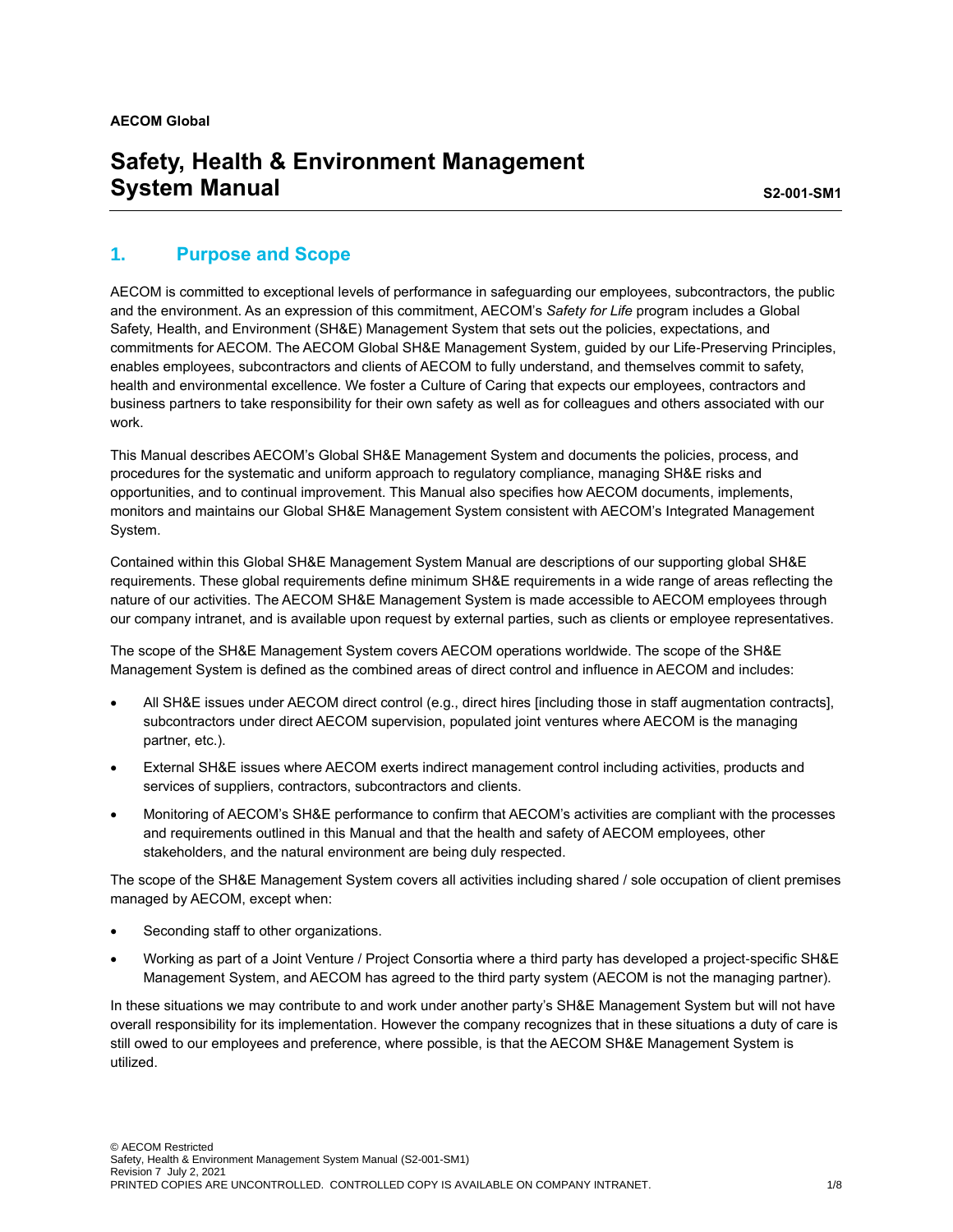

#### <span id="page-3-0"></span>**2. SH&E Management System**

#### <span id="page-3-1"></span>**2.1 SH&E Management System Description**

The AECOM Global SH&E Management System is based on the requirements of internationally recognized standards for SH&E ; BS OHSAS 18001 (Occupational Health and Safety Management Systems), ISO 45001 (Occupational Health and Safety Management Systems), ISO 14001 (Environmental Management Systems), and ANSI Z10-2012 (Occupational Health and Safety Management Systems). Meeting the requirements of these standards demonstrates to our clients that we have a robust, high quality SH&E Management System.

In many locations, our system has achieved third party certification, which is awarded following an independent assessment. While the scope of the system applies throughout the world, not all locations currently hold third party certification to ISO / OHSAS standards. These locations are still required to follow the fundamental principles of the SH&E Management System detailed in this document and those policies and procedures specific to their geographies. Our third party certified locations are highlighted on the appropriate certificates.

#### <span id="page-3-2"></span>**2.2 SH&E Management System Integration & Implementation**

The corporate structure for the competent and effective delivery of AECOM's SH&E Management System is illustrated in the organization chart on the company intranet. The Chairman & Chief Executive Officer (CEO) has overall responsibility for SH&E within the company. The CEO delegates the day-to-day duties to the super-geography and Business Group Presidents who confirm SH&E policy, strategies and objectives are implemented and embedded into their businesses. SH&E Teams, established in each country or region, are led by the Directors of SH&E, which are responsible for functional SH&E matters, system development and providing advice and guidance as needed. There may be local variations of this structure in some locations, with local specific procedures providing clarification.

While active participation in AECOM's *Safety for Life* program is a responsibility and expectation of all AECOM personnel, Project Managers (this may include Location, Office, Operations or Program Managers / Directors), shall have the overall responsibility for implementation of the SH&E Management System on their respective project sites and offices. SH&E Management System activities shall be integrated throughout the project's lifecycle; from pre-bid (*S2-001-ATT4 Catastrophic & Critical Consequences Guidance* functions as a resource in the project's risk assessment process) and start-up, through execution and close-out. The main SH&E roles and responsibilities of key project personnel and their staff shall be outlined in the associated SH&E Plan. SH&E representatives shall act in an advisory capacity within their area of expertise to assist in proper planning, implementation, monitoring and continual improvement of the SH&E Management System and to promote the AECOM *Safety for Life* program.

#### <span id="page-3-3"></span>**2.3 SH&E Management System Documentation Structure**

AECOM's Safety Health & Environment (SH&E) Management System documentation, includes:

- The Global SH&E Policy (S1) confirms AECOM's commitment to safeguarding our people, projects and reputation by striving for zero employee injuries and illnesses, avoiding property damage and by operating and delivering our work responsibly and sustainably.
- The Global SH&E Management System Manual (S2) describes how AECOM documents, implements, monitors and maintains our Global SH&E Management System and provides minimum global requirements.
- Procedures, instructions and forms provide requirements and guidance additional to the minimum global requirements, specific to the super-geographies (S3 - Americas, Asia-Pacific [APAC], Europe, Middle East & Africa [EMEA]) and as necessary to the Business Group or specific country / region (S4).

SH&E Management System documentation is made readily available to AECOM personnel through the company's intranet. The documentation is also provided to employees and further supplemented through location or project specific SH&E Plans (equivalent terms may be used such as, Health and Safety Plan [HASP], Safe Work Method Statement [SWMS], SH&E Management Plan (SHEMP), etc.). Further supplementation found in location or project specific SH&E Plans includes: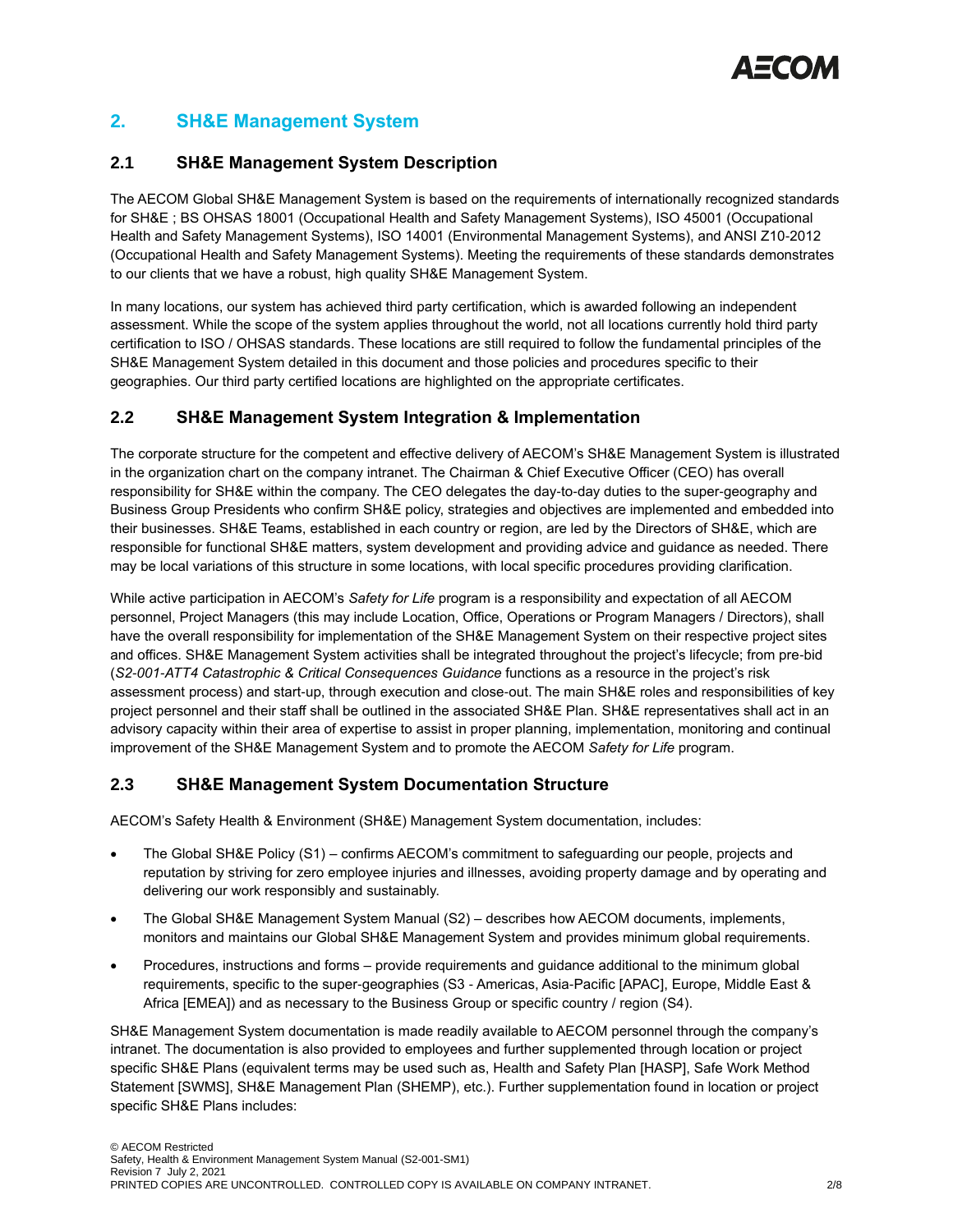

- Descriptions of roles and responsibilities applicable to the location or project.
- Completed risk registers / hazard assessments for each task and operation found in the work scope.
- Supplementary information to the provided AECOM procedures that is specific to the location or project (e.g., incident reporting / notification, jurisdiction-specific regulatory requirements, client requirements, medical surveillance requirements, monitoring requirements, site access control measures, inspection frequency, etc.).
- Induction / orientation and training requirements.
- Personal protective equipment requirements for the separate tasks or operating areas.
- Location-specific Emergency Response Plan.
- Any additional content and plans necessary to enable safe execution of the scope of work.

If existing documented SH&E Management System requirements or procedural content cannot be complied with and a variance to the procedures or requirements is necessary to conduct an upcoming task, documented approval to vary from procedure or requirement shall be sought from the applicable SH&E Director or designee. Should approval be obtained, the variance to the SH&E Management System requirements or procedure content may be followed for the pending task specific to the project only, or for such duration as specified by the SH&E Director or designee. Compliance with documented SH&E Management System requirements and procedural content is required for the associated task thereafter.

#### <span id="page-4-0"></span>**2.4 Monitoring, Assessment and Corrective Actions**

Assessment of the implementation and effectiveness of the SH&E Management System is be conducted to identify strengths and opportunities. These inform our continual improvement process, objectives, and targets. Assessment activities are driven by our incident prevention model, and may include, but not be limited to, consultation and review of observations and feedback (employee, client, subcontractor, safety committees, etc.), inspections and audits, investigations, project closure reviews, etc.



#### **AECOM Incident Prevention Model (IPM)**

PRINTED COPIES ARE UNCONTROLLED. CONTROLLED COPY IS AVAILABLE ON COMPANY INTRANET. 3/8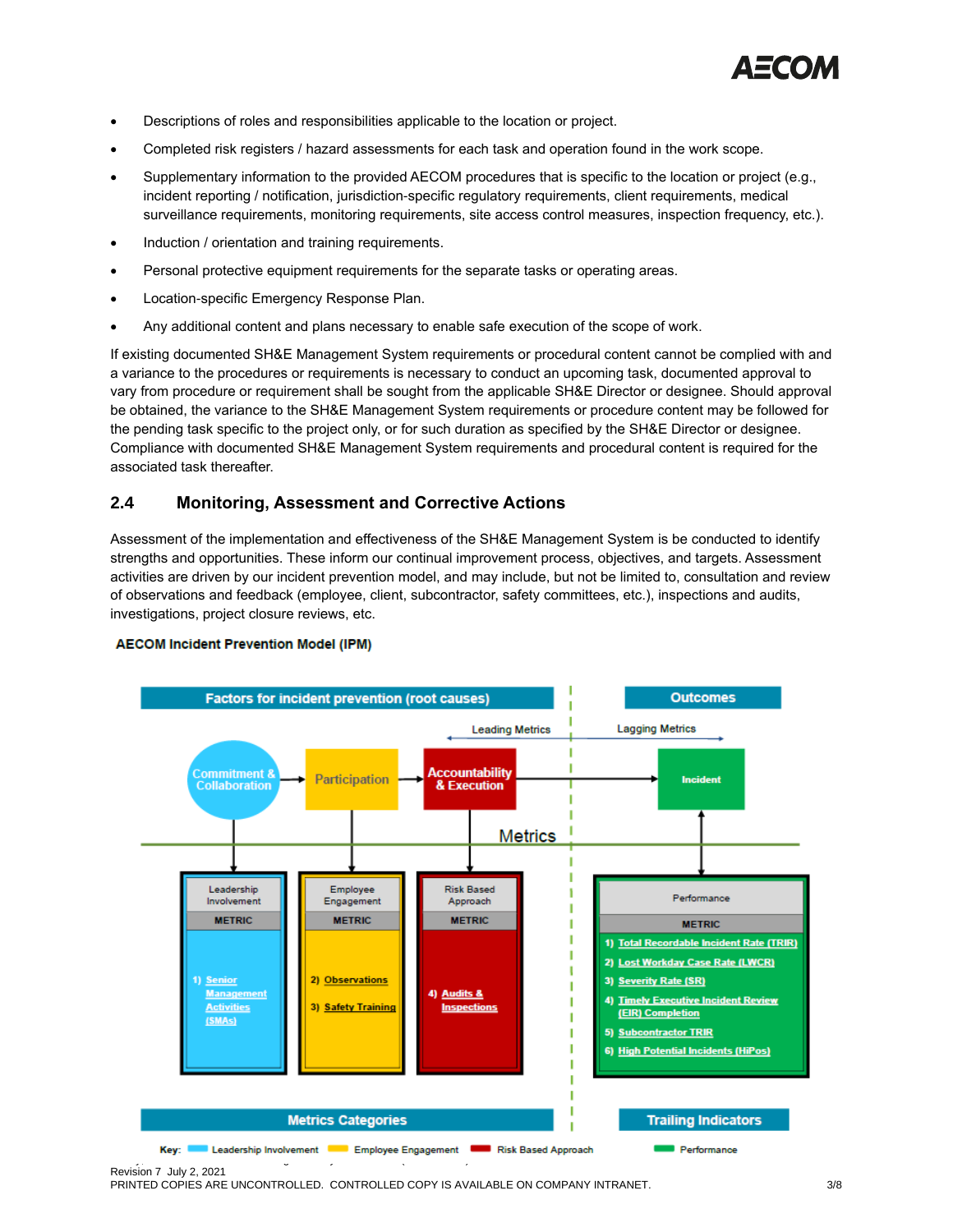

In addition to guiding assessment activities, AECOM's Incident Prevention Model serves as a framework to ensure that our key performance indicators, known as our Core Value Metrics (CVMs), are selected to drive the most impactful activity-based behaviors at each level of the organization. Targets associated with our CVMs are set at the corporate level, with additional targets set specific to each Business Group and geography. Targets are agreed upon using industry best practices, scope of work risk assessment, and heightened standards to track key proactive behaviors on a monthly basis and drive our goals of incident prevention and continual improvement.

#### <span id="page-5-0"></span>**2.4.1 Assessment, Audit and Inspection**

Internal or self-assessment audits and inspections are performed to monitor compliance with the SH&E Management System. Audit schedules shall be established in AECOM locations, including worksites and/or offices, where required by AECOM, its clients, or local legislation. Training of auditors shall be applicable to the audit conducted. The terms of reference for auditors are to:

- Determine and record compliance with the requirements of the Management System and associated International Standards; including OHSAS 18001, ISO 45001, and ISO 14001.
- Identify areas of non-compliance, agree on corrective action with the responsible employees and record this in the relevant corrective action tracking tool.
- Identify opportunities for continual improvement.
- Identify opportunities for improvement in business efficiency.
- Provide input to the Management Review.
- Raise awareness of the Management System.
- Identify trends as a baseline for improvement.

The company's activities at sites and facilities are also monitored through workplace inspections. These inspections will be arranged as required by the Project Manager. At a minimum, workplace inspections will be performed monthly and may be performed more frequently as required by local regulations or Business Group requirements and stated in the SH&E Plan. Workplace inspections are also supplemented by Senior Management activities providing visible involvement, interest and support.

Project / Program Safety Reviews (PSRs)) shall be conducted by SH&E Management to systematically review a project's or program's field activities and the application of AECOM's Safety, Health and Environment Management System. The order of the assessment is in accordance with AECOM's Life Preserving Principles.

- The assessment findings are recorded and scored as detailed within the geography's *Program SH&E Review Assessment* form or the *Project Safety Review* tool within LifeGuard or IndustrySafe. The assessment shall include a summary of findings, corrective actions, and assignment of responsible parties.
- The *Program SH&E Review Assessment* shall be used to complete the geography's *Program SH&E Review Summary* or be summarized within LifeGuard or IndustrySafe. The summary is intended to enable presentation of Project / Program SH&E Review findings and recommendations to program or project management and any other relevant stakeholders.

Senior Management shall complete Senior Management Observations (SMOs) on field sites and in offices by employing observations and conversations with employees to answer questions that are aligned with our Life-Preserving Principles. This activity, as well as senior management walk-throughs, demonstrate management commitment to our SH&E goals, and provides real-time, first-hand information about the application and effectiveness of our SH&E program.

#### <span id="page-5-1"></span>**2.4.2 Monitoring**

Monitoring of the SH&E Management System implementation and effectiveness is reviewed at corporate, regional and business unit level. SH&E Managers prepare regular SH&E performance reports for their respective management teams. These reports may include details of: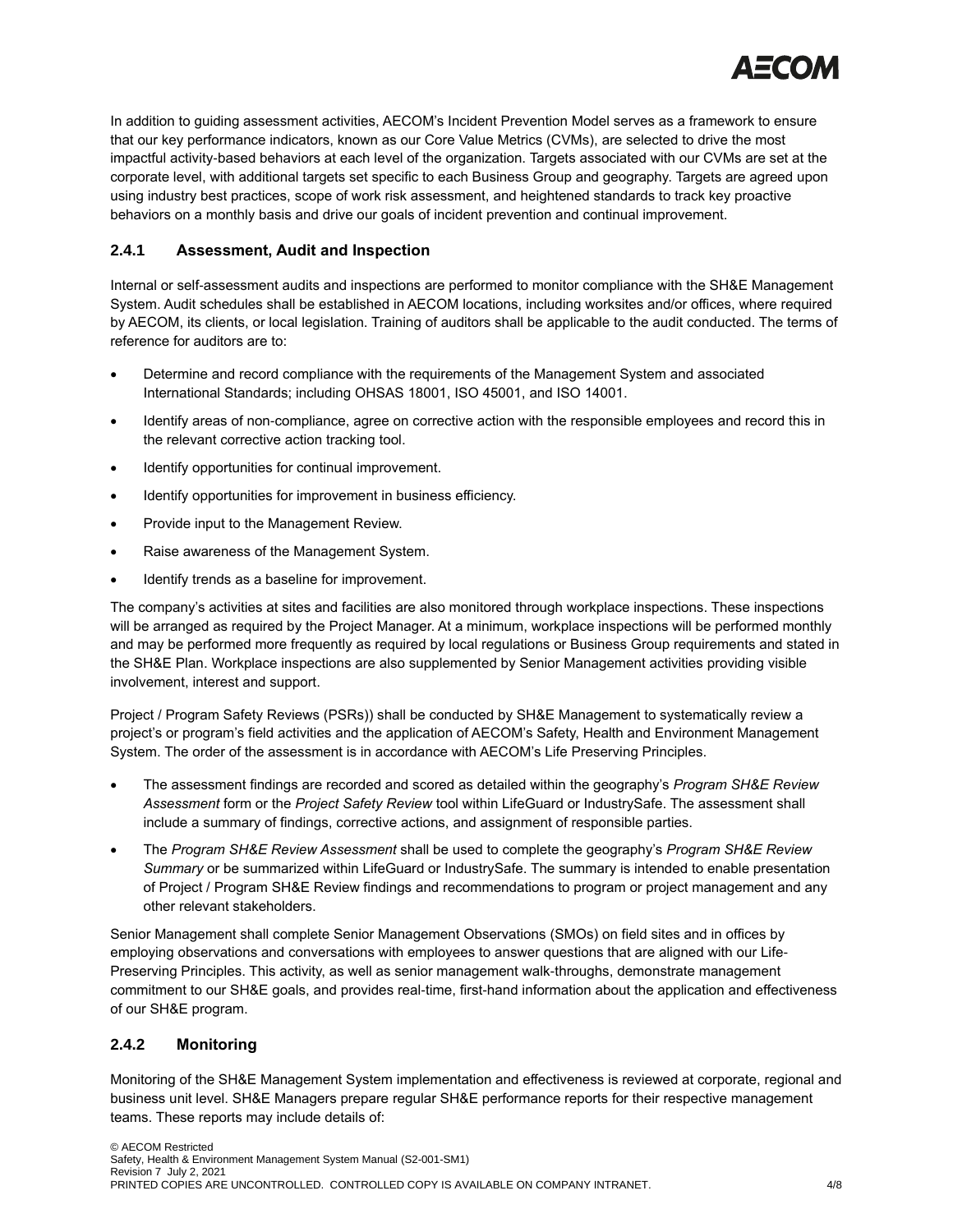

- Incident and near miss reports.
- SH&E performance including data on the Core Value Metrics (CVM) showing actual performance against target (reported and reviewed monthly at a minimum).
- Progress against corporate / group objectives and targets.
- Progress of SH&E initiatives.

Online Reporting Databases – The SH&E Team monitors the contents of IndustrySafe and LifeGuard so that appropriate action can be taken to close out the entries.

IndustrySafe and LifeGuard are also reviewed so that any trends or patterns of behavior which could affect SH&E performance can be identified and appropriate responses developed and implemented.

#### <span id="page-6-0"></span>**2.4.3 Corrective and Preventive Action**

The SH&E Team shall regularly review reports for evidence of non-conformance, deficiency or risk so that appropriate corrective and preventive action can be taken. This action may include but is not limited to:

- Carrying out an investigation into the circumstances.
	- Analysis of the causes of the non-conformity.
	- Assessment of consequences of occurrence (e.g., direct / indirect costs, project schedule impact, etc.).
	- ─ Preparation of proposed necessary preventive action.
	- ─ Implementation.
	- Review of the effectiveness of the action.
	- Review of risk assessments including any statutory SH&E aspects.
- Identifying opportunities for improvement and innovations.
- Issue of guidance to staff and management.
- Issue of a lessons learned bulletin.
- Review of current policies, training, risk assessments, processes and procedures.
- Review of the implementation of corrective and preventive action's effectiveness.

Corrective and preventive action shall be appropriate to the effects of the potential non-conformity, deficiency or risk. In particular, it shall take into account:

- The effect on the safety and health of employees, subcontractors, the public, and the environment.
- The effect on AECOM's service to the client.
- Exposure of AECOM to technical and / or commercial risk.
- The need to continually improve the Management System.

Corrective and preventive action shall be the responsibility of the SH&E Directors / Managers. Actions shall be entered into IndustrySafe and LifeGuard, and progress will be tracked.

- All corrective and preventive actions with due dates or estimated completion dates in excess of 30 days from the start date shall be reviewed by SH&E Directors / Managers for appropriateness of due date or estimated completion date.
- SH&E Directors / Managers shall coordinate with the corrective action's responsible parties to achieve earlier resolution if due dates or estimated completion dates are deemed unacceptable.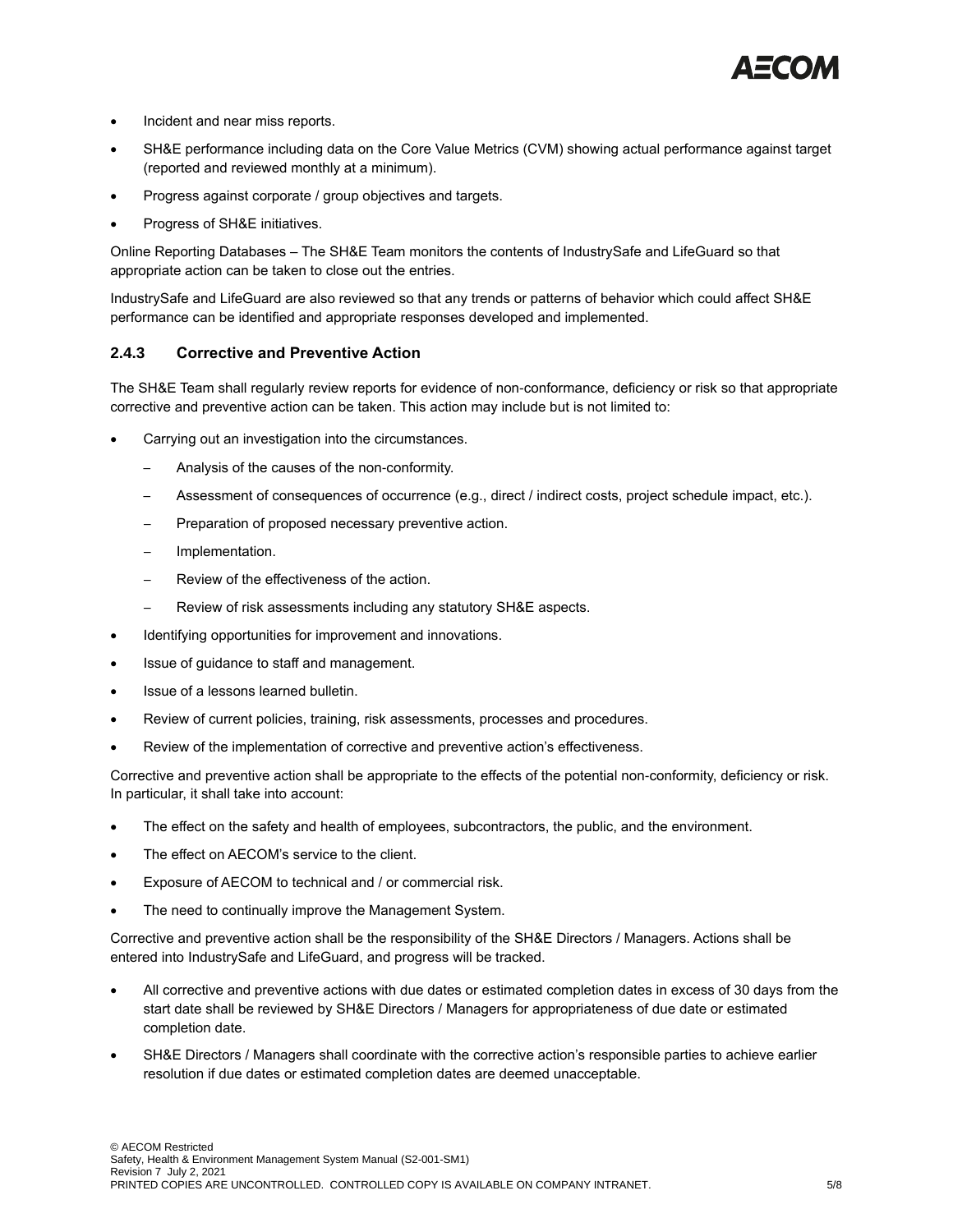

• Corrective and preventive actions that cannot be completed by the due date or estimated completion date shall require review and approval by the applicable SH&E Director.

#### <span id="page-7-0"></span>**2.4.4 Management Review**

Senior management will review the organization's SH&E Management system at planned intervals (annually as a minimum) to confirm its continuing suitability, adequacy and effectiveness. Reviews will include the assessment of opportunities for improvement and the need for changes to the SH&E Management System, SH&E Policy and SH&E objectives. Records of the management reviews will be retained. Input to management reviews may include:

- Results of internal audits.
- Evaluations of compliance with applicable legal requirements and other requirements to which AECOM subscribes.
- The results of participation and consultation.
- Relevant communication(s) from external interested parties, including complaints.
- The SH&E performance of the organization.
- The extent to which objectives have been met.
- Status of incident investigations.
- Review of significant environmental aspects and impacts.
- Status of corrective actions and preventive actions.
- Follow-up actions from previous management reviews.
- Changing circumstances, including developments in legal and other SH&E requirements.
- Recommendations for improvement.

The outputs from management reviews will be consistent with the organization's commitment to continual improvement and will include any decisions and actions related to possible changes to:

- SH&E performance.
- SH&E policy and objectives.
- Resources.
- Other elements of the SH&E management system.

Relevant outputs from management review will be made available for communication and consultation.

#### <span id="page-7-1"></span>**2.5 Document Control and Retention**

#### <span id="page-7-2"></span>**2.5.1 Location of Documents**

Documents in the SH&E Management System can be found on Ecosystem, the company intranet. SH&E Management System documents shall be obtained directly from Ecosystem to ensure the most current version is in use. Documentation that relates to projects will be kept with project files under the control of the Project Manager. Documentation that relates to AECOM locations will be kept in location under control of the Project Manager or designee.

#### <span id="page-7-3"></span>**2.5.2 Review and Approval**

Documents in the SH&E Management System shall be reviewed periodically as required. Recommendation for new documents, updates or changes to existing documents shall be escalated through the SH&E Management System Change Request Process.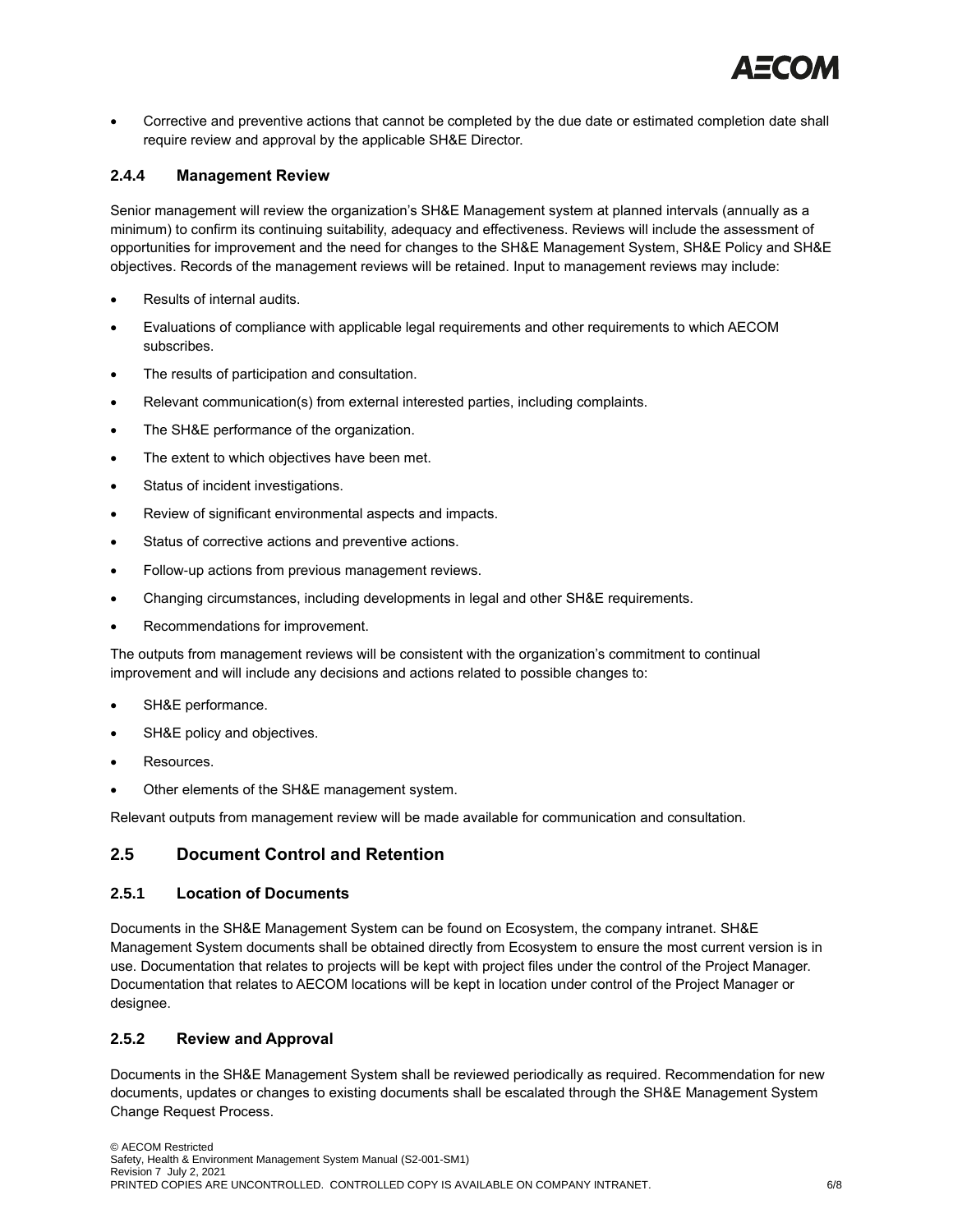

Procedures (S3 documents) shall be reviewed and, where necessary, updated twice yearly. Off-cycle updates or changes may be made in the event of a High Potential or high actual consequence (HiPo) incident or regulatory change. Subject matter experts shall be consulted as necessary and regulatory requirement reviews conducted at suitable intervals to meet AECOM's SH&E objectives and commitments and to ensure legal compliance. Records of consultations and reviews shall be maintained as appropriate.

Where such updates occur, the SH&E Directors are responsible for seeking views from a selection of appropriate employees before new processes and procedures are fully implemented. Changes will be approved for issue by the SH&E Directors. A summary of changes shall be made available and displayed on the company intranet, and employees informed through team briefings, bulletins, emails, notice boards and newsletters, etc. Project-related documents will be reviewed and approved by the Project Manager or other appointed persons as appropriate.

Current versions of the SH&E Management System, Policy and procedures are available on the company intranet. The SH&E Management System, Policy and procedures are controlled documents. Paper copies of the documents may be in circulation but are uncontrolled and shall be checked for accuracy before use. Obsolete documents and data will be removed from all points of issue and use.

#### <span id="page-8-0"></span>**2.5.3 Records Management & Retention**

Records shall be kept to comply with applicable jurisdictional recordkeeping requirements, in accordance with the *AECOM Records Retention Procedure*, and to demonstrate the SH&E Management System operates effectively and processes have been carried out under safe conditions. Records that shall be kept include but are not limited to:

- Training records (including orientation / induction).
- SH&E inspection reports.
- SH&E audit reports.
- Incident reports.
- Monitoring and testing reports.
- Medical surveillance and fit test records.
- Field logs and records of exposure to substances hazardous to health.
- Records of emergency response drills.
- Management reviews.
- Risk assessments and SH&E Plans including revisions.
- Client-specific SH&E documentation.
- SH&E related insurance certificates.
- Waste management documents.
- Permits, licenses and vehicle records.
- Maintenance and calibration records.

Records will be stored in a safe place, will be readily retrievable, and protected from deterioration. Sensitive data and private personal information will be protected through strict confidentially measures and restricted access.

Retention periods may be in excess of 50 years (as defined in the AECOM Records Retention Procedure, any further Business Group-specific records retention procedure, or by local legislation) and required approvals shall be sought prior to any disposal of records.